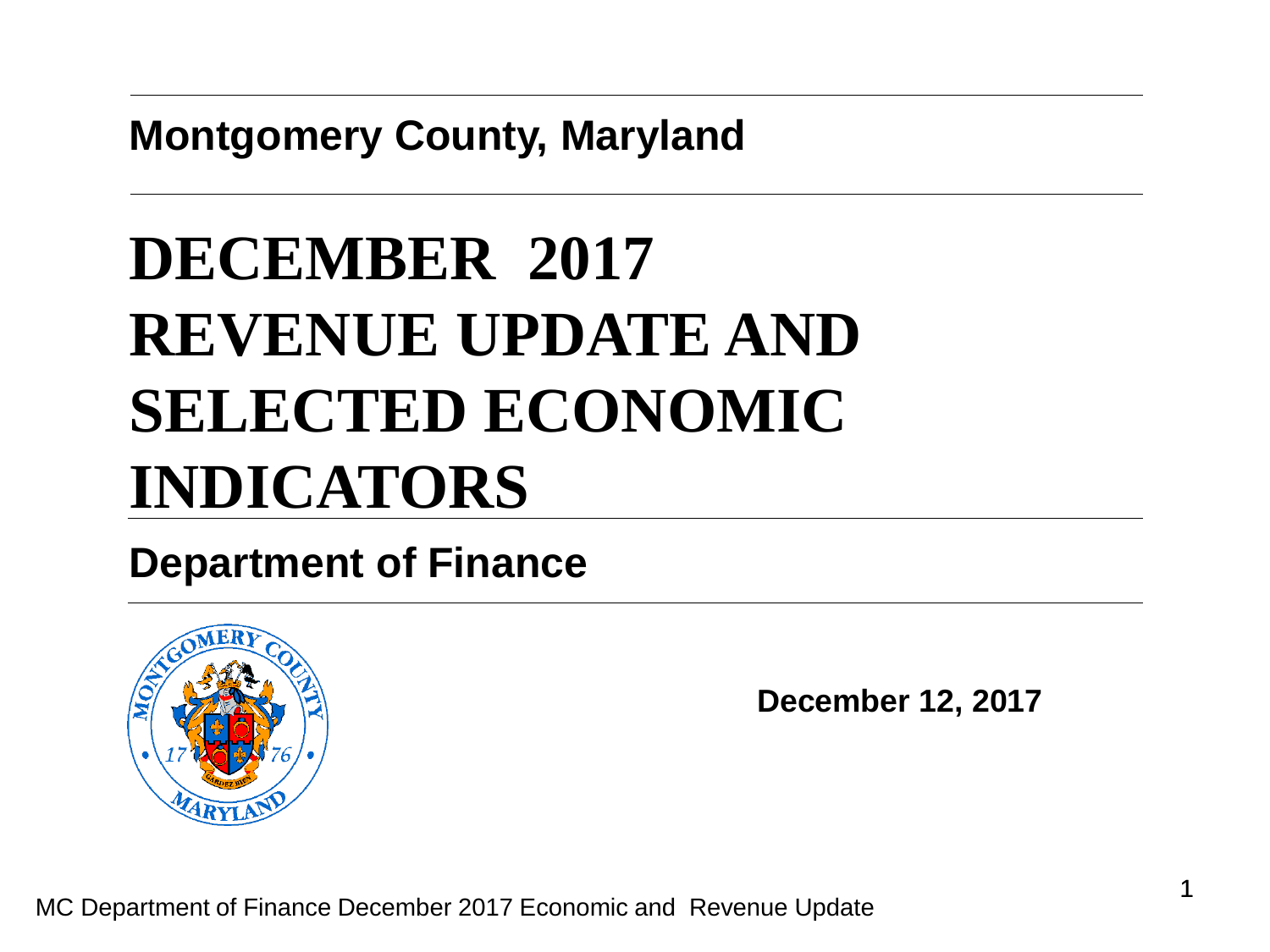#### *Overview*

- **Finance provides a full revenue update in December of each year, after the November income tax distribution**
- **At this time, near final data about the prior year income tax receipts are known, and updates are available to certain economic factors**
- **Another full update is done for the March budget**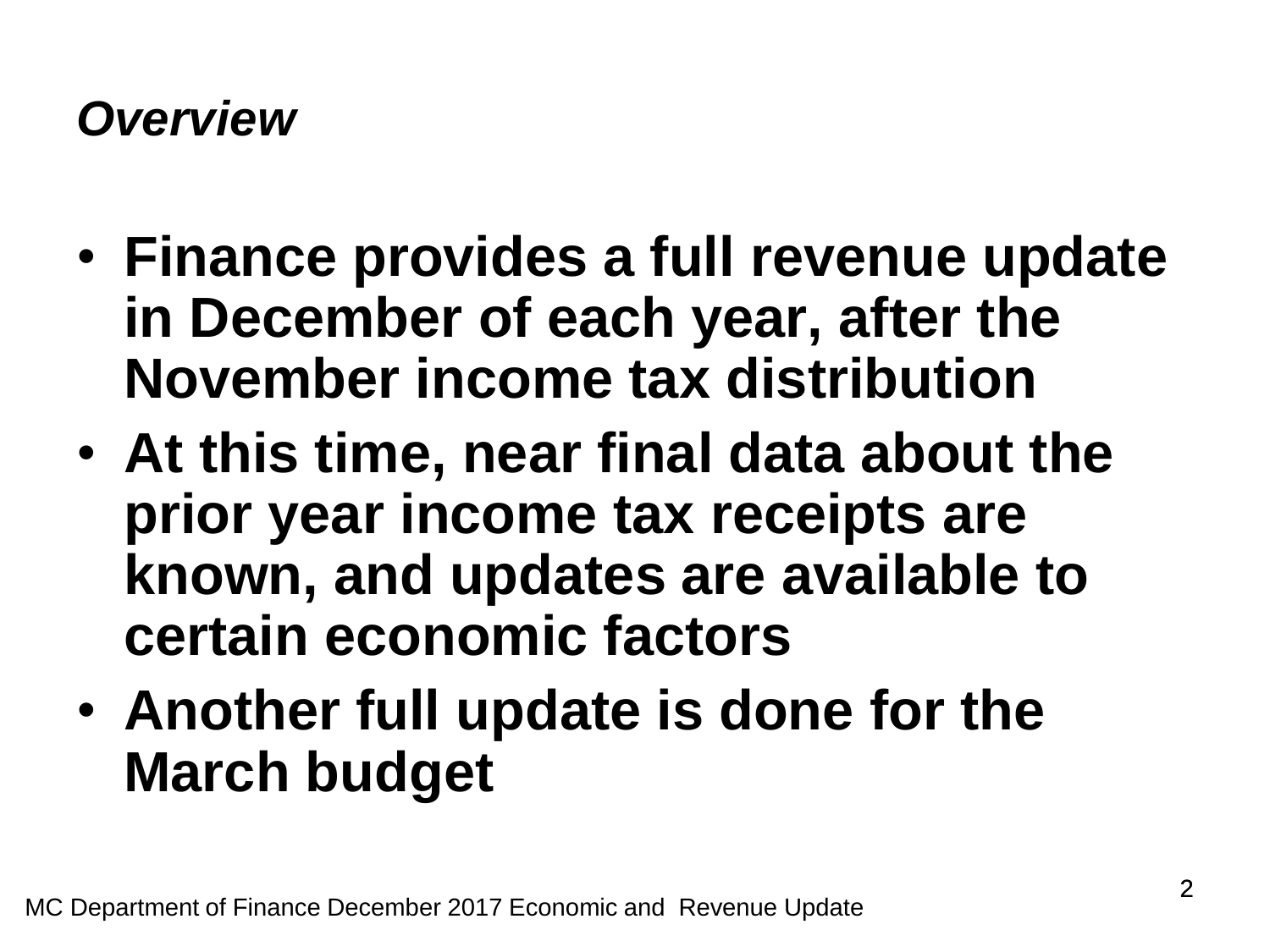# **ECONOMIC OUTLOOK - SUMMARY**

MC Department of Finance December 2017 Economic and Revenue Update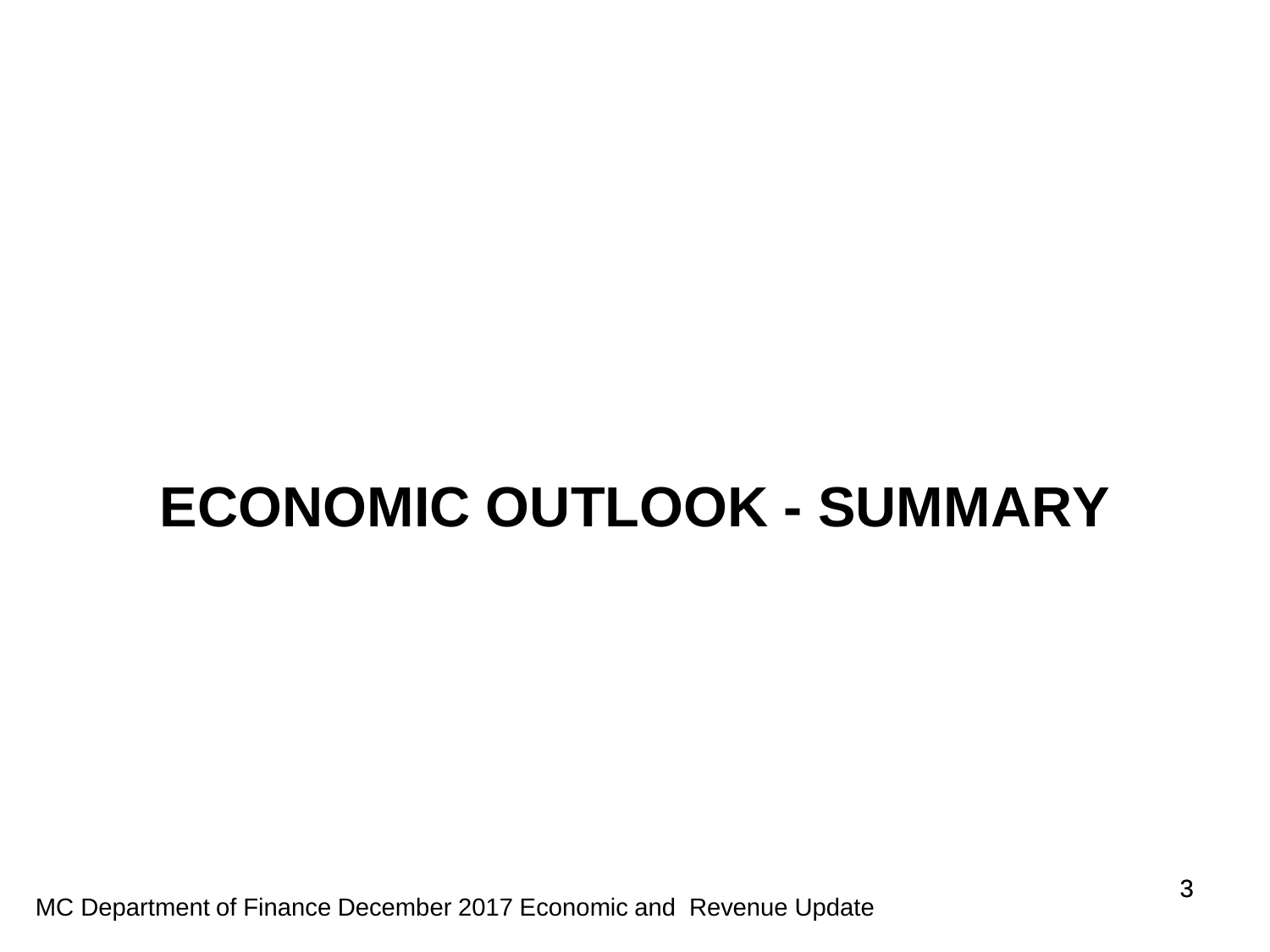### *Signs of a Continued Economic Growth*

- **A drop in unemployment rate from 3.4 percent in October 2016 to 3.1 percent in October 2017, an increase in resident employment estimated for CY17 (↑2.0%), and an estimated increase in wage and salary income in CY17 (↑4.1%) that follows an increase of 4.2 percent in CY16.**
- **Payroll employment is expected to increase 1.9 percent in CY17 that follows a 0.9 percent increase in CY16.**
- **Sales of existing homes are expected to increase 0.1 percent in CY17 after increasing 5.8 percent in CY16.**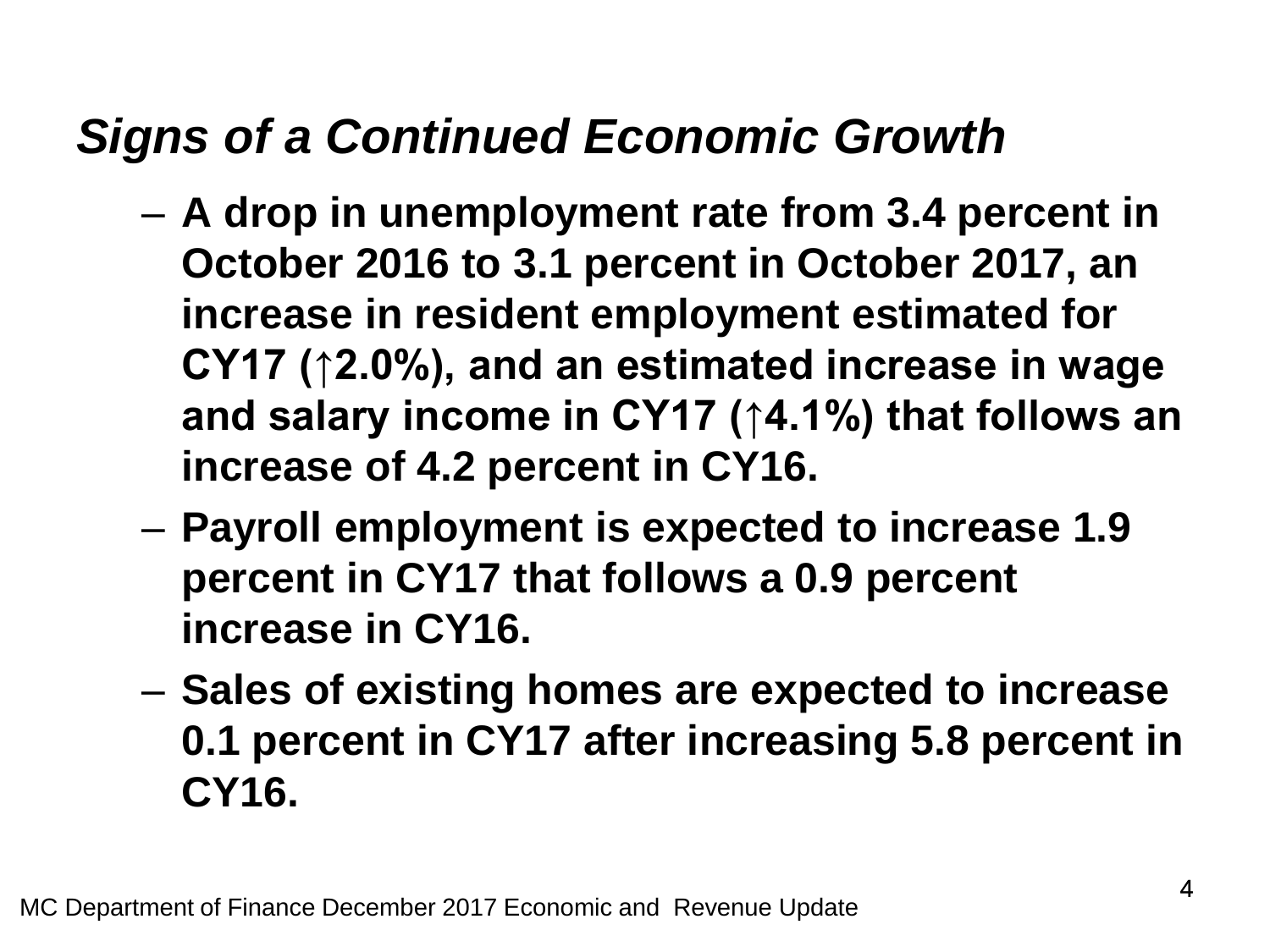| <b>ECONOMIC</b><br><b>INDICATOR</b><br><b>DASHBOARD</b> | <b>LATEST</b><br><b>DATA</b> | <b>REVENUE</b><br><b>AFFECTED</b>     | <b>EXPLANATION</b>                                                                   | <b>COMPARISON</b>        | <b>DIRECTION</b><br>(yr.-over-yr.) |
|---------------------------------------------------------|------------------------------|---------------------------------------|--------------------------------------------------------------------------------------|--------------------------|------------------------------------|
| <b>INFLATION</b>                                        | 1.73%<br>Sept. 2017          | <b>Property Taxes</b>                 | Key determinant of property<br>tax revenues at the Charter<br>Limit                  | 2016: 1.18%              |                                    |
| <b>UNEMPLOYMENT</b><br><b>RATE</b>                      | 3.1%<br>Oct. 2017            | <b>Income Taxes</b>                   | Indicates overall health of<br>the job market                                        | 3.4%<br>Oct. 2016        |                                    |
| <b>RESIDENT</b><br><b>EMPLOYMENT</b>                    | 551,245<br>Oct. 2017         | <b>Income Taxes</b>                   | Primary determinant of<br>income tax receipts                                        | 537,128<br>Oct. 2016     |                                    |
| <b>PAYROLL</b><br><b>EMPLOYMENT</b><br>(QCEW Data)      | 466,414<br>Mar. 2017         | <b>Income Taxes</b>                   | Another determinant of<br>income tax receipts                                        | 460,384<br>Mar. 2016     |                                    |
| STOCK MARKET -<br><b>S&amp;P 500</b>                    | 2,647.58<br>Nov. 30,<br>2017 | <b>Income Taxes</b>                   | Key determinant of capital<br>gains portion of the income<br>tax                     | 2,198.81<br>Nov 30, 2016 |                                    |
| <b>HOME SALES</b>                                       | 985<br>Oct. 2017             | Transfer/<br><b>Recordation Taxes</b> | Indicates activity affecting<br>receipts                                             | 1,002<br>Oct. 2016       |                                    |
| <b>HOME PRICES</b><br>(Median Price Sold)               | \$398,000<br>Oct. 2017       | Transfer/<br><b>Recordation Taxes</b> | Taxes are based on values,<br>affects amount of taxes<br>collected                   | \$403,488<br>Oct. 2016   |                                    |
| <b>FEDERAL FUNDS RATE</b>                               | 1.16%<br>Nov. 2017           | Investment<br>Income                  | County's return on<br>investments closely<br>correlated with the Fed<br><b>Funds</b> | 0.41%<br>Nov. 2016       |                                    |

MC Department of Finance December 2017 Economic and Revenue Update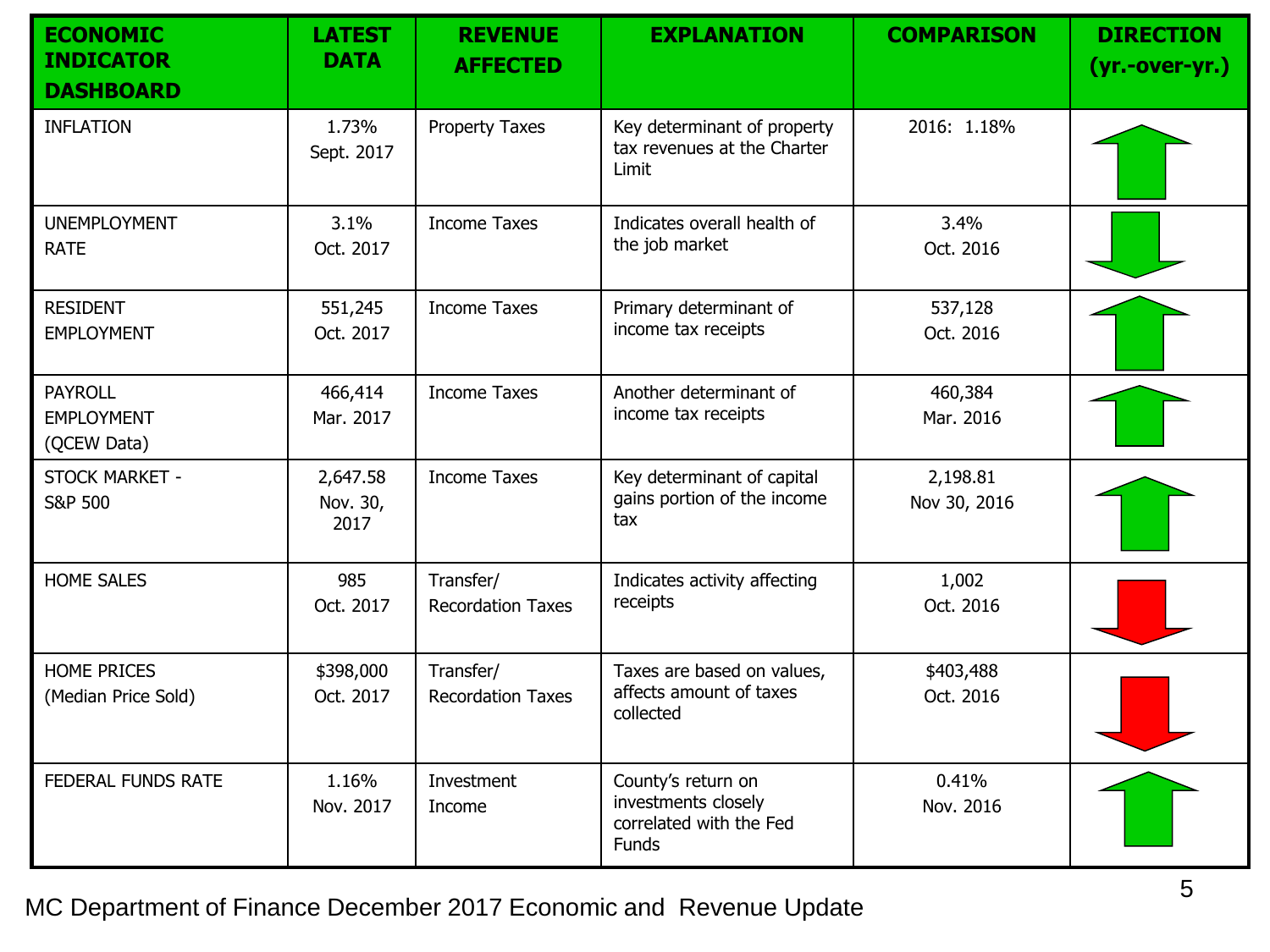#### *Department of Finance estimates that the County's resident employment will reach 543,900 in CY17 (↑2.0%) over CY16.*

On a year-over-year basis, resident employment increased by over 14,000 from October 2016 to October of this year.

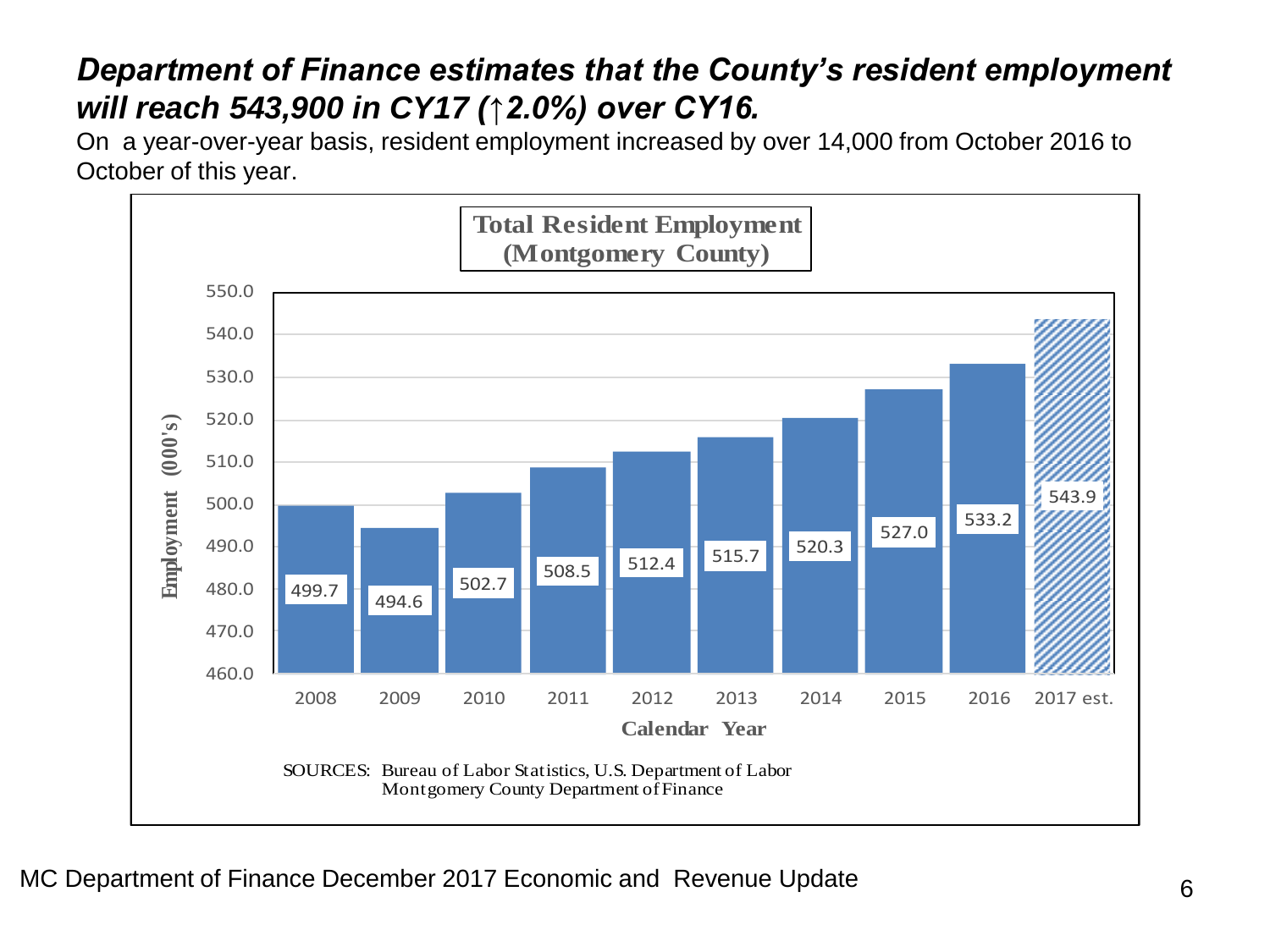#### *The Department of Finance estimates that the County's unemployment rate will decline to 3.1 percent in CY17 – a ten-year low.*

The unemployment rate in October was 3.1 percent compared to 3.4 percent in October 2016.

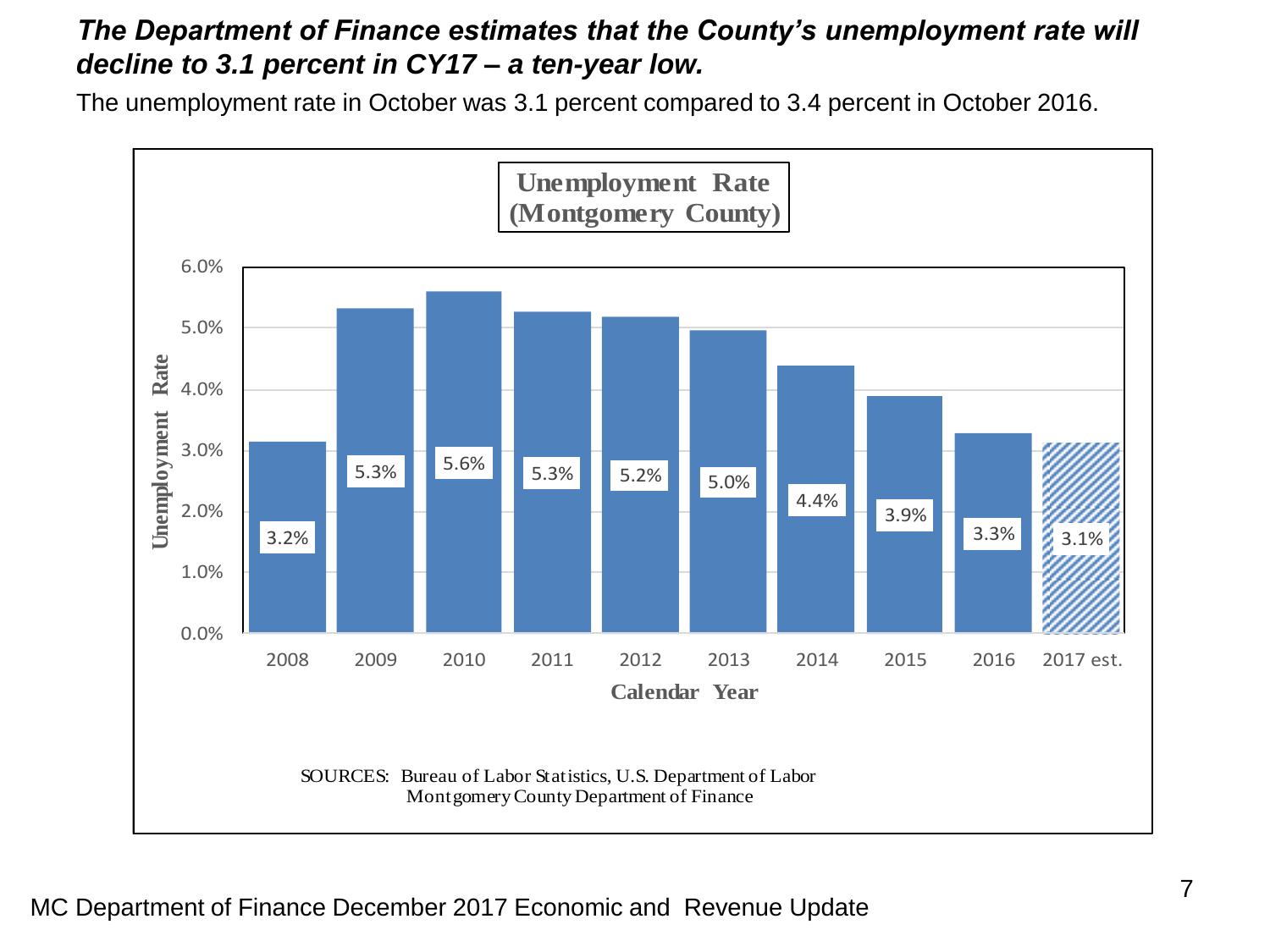#### *Inflation increased 1.73 percent in September 2017.*

**Overall for the Washington-Baltimore consolidated region, the CPI has increased 1.17 percent for the calendar year ending in September. For calendar year 2016, the index increased a modest 1.18 percent compared to 0.33 percent in CY15.**

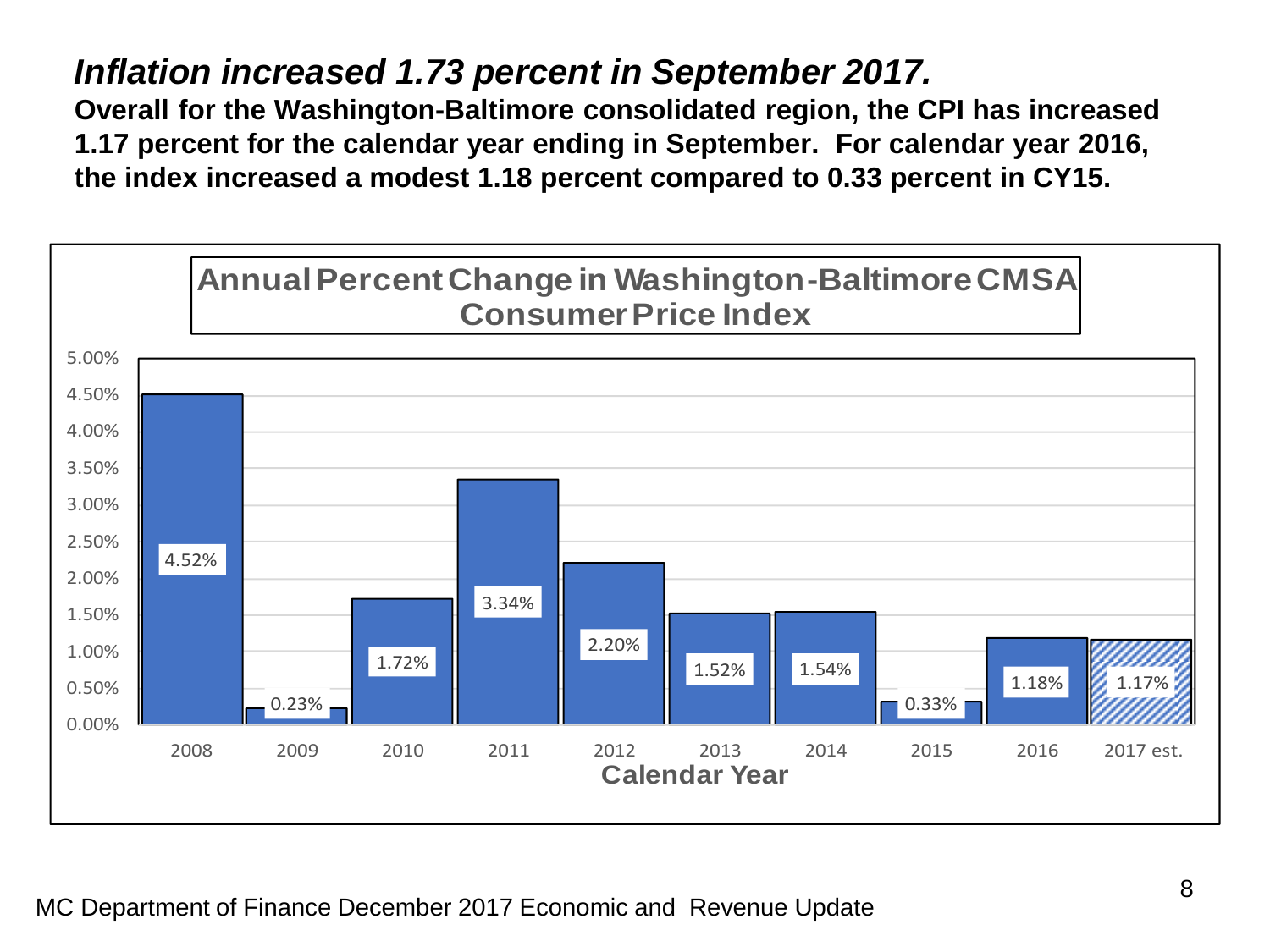#### *Home sales are estimated to increase 0.1 percent this year.*

**Total sales of existing homes increased 11.1 percent in CY15 and increased 5.8 percent in CY16.** 

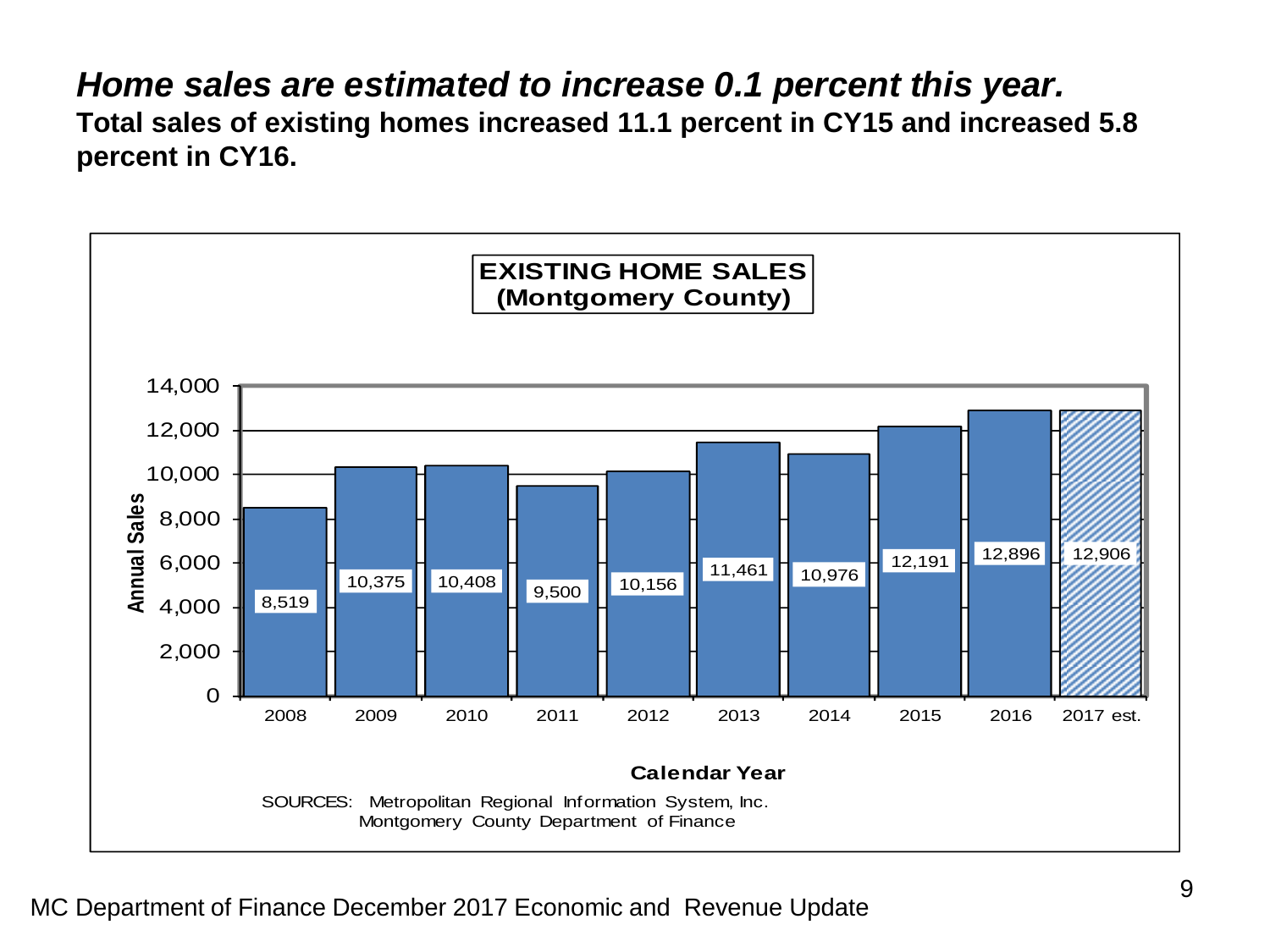#### *Median home sales prices are expected to increase 2.2 percent in CY17 following an increase of 2.4 percent in CY16.*

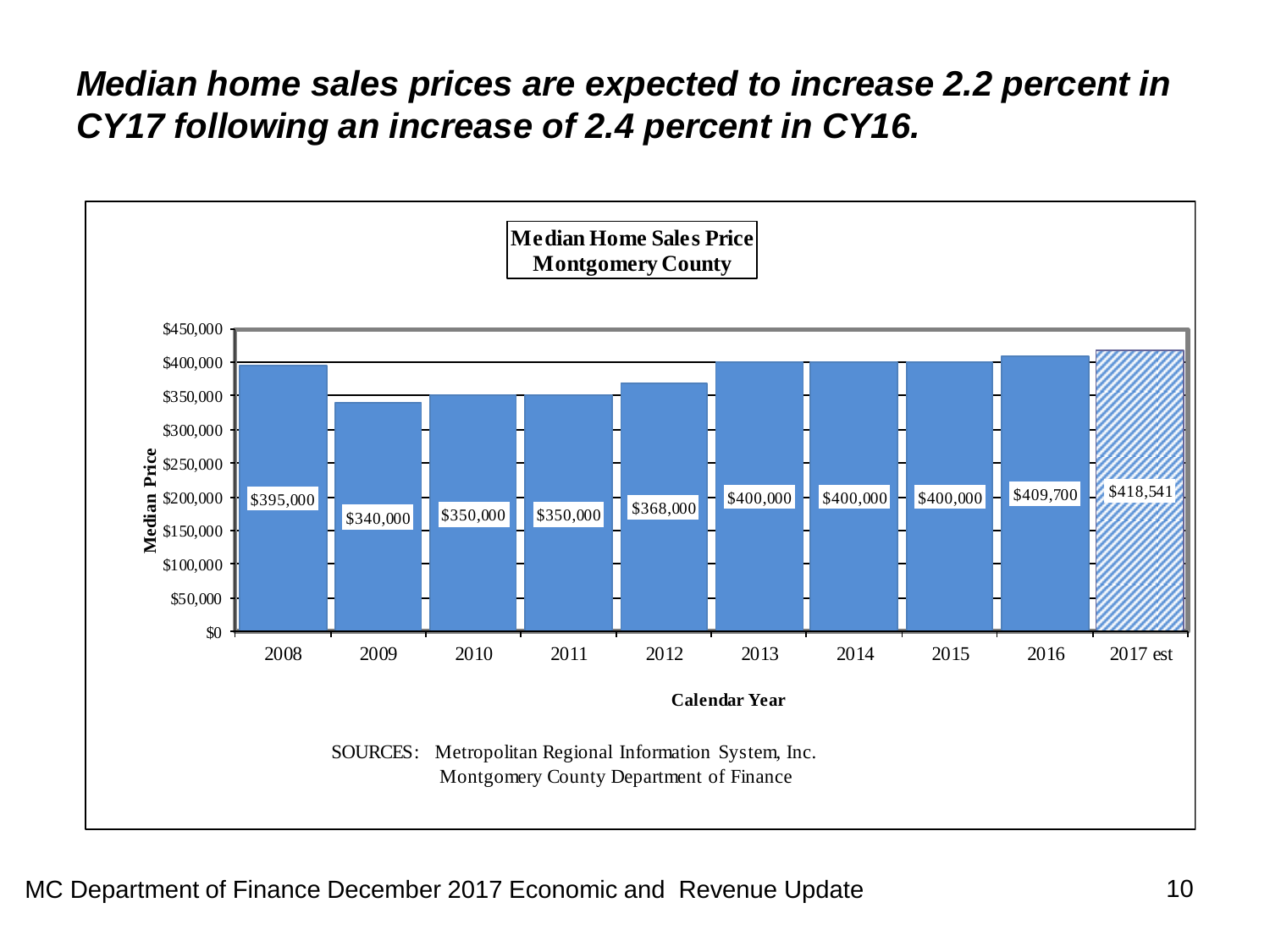# **REVENUE UPDATE**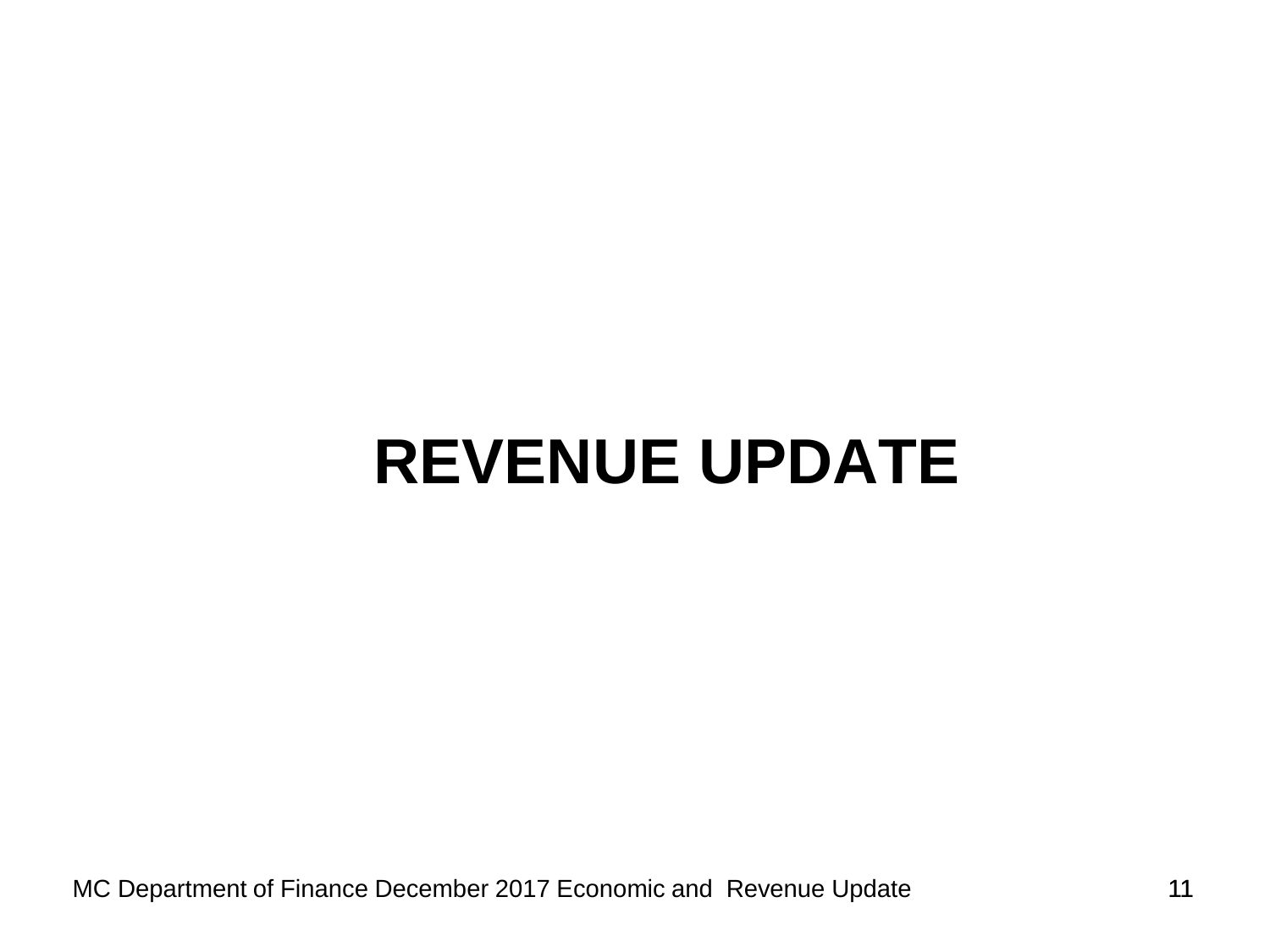#### *FY18 and FY19 Summary*

**The outlook for the remainder of this fiscal year (FY18) and next year (FY19) suggests a decline in revenues over the two-year period compared to the estimates prepared for the FY18 budget. This decrease is mainly attributed to revisions to income tax, property tax, transfer-recordation tax, and fuel-energy tax revenues. The combined decrease of all tax-supported revenues in FY18 and FY19 is nearly \$181.0 million lower than previously estimated.**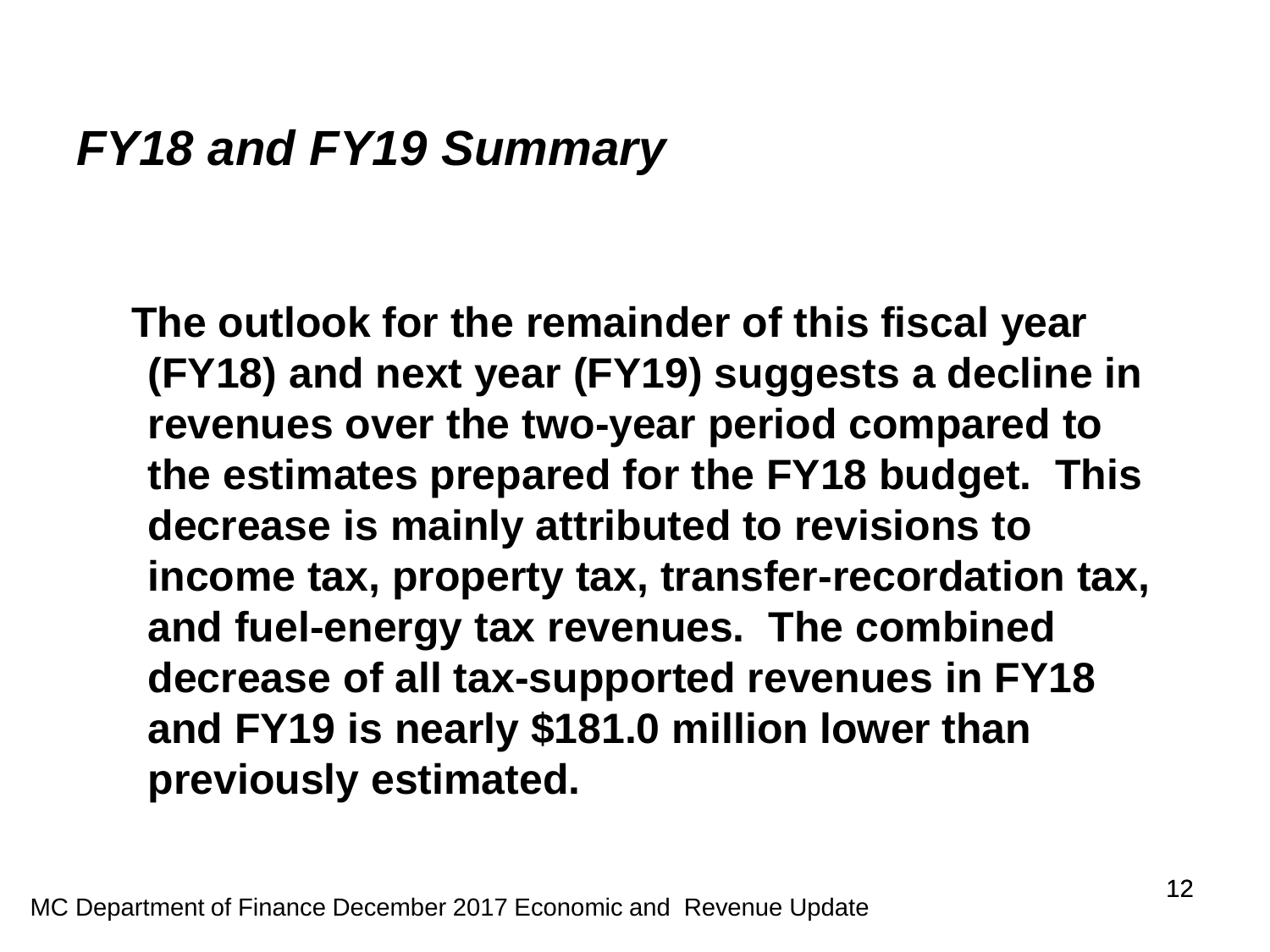### **Revenue Update**

*December revised revenues for FY18 are \$94.9 million below the FY18 Budget estimates. The major contributors are the estimated decreases in the income tax, transfer/recordation tax, and fuelenergy tax revenues.*

|                             | <b>FY18 BUDGET - DECEMBER 2017 UPDATE (\$MIL.)</b> |             |                   |  |  |
|-----------------------------|----------------------------------------------------|-------------|-------------------|--|--|
|                             | <b>FY18 Budget</b>                                 | Dec. Update | <b>Difference</b> |  |  |
| <b>Income</b>               | \$1,557.887                                        | \$1,479.083 | (\$78.805)        |  |  |
| <b>Property</b>             | \$1,770.152                                        | \$1,769.271 | (\$0.881)         |  |  |
| <b>Transfer/Recordation</b> | \$170.437                                          | \$167.894   | (\$2.542)         |  |  |
| <b>Other Taxes:</b>         |                                                    |             |                   |  |  |
| --Admissions                | \$3.290                                            | \$3.469     | \$0.179           |  |  |
| --Fuel/Energy               | \$204.333                                          | \$192.147   | (\$12.186)        |  |  |
| --Telephone                 | \$52.504                                           | \$51.783    | (\$0.721)         |  |  |
| --Hotel/Motel               | \$21.938                                           | \$21.849    | (\$0.089)         |  |  |
| <b>Investment Income</b>    | n.a                                                | n.a         | n.a               |  |  |
| <b>Highway User Revenue</b> | \$3.702                                            | \$3.742     | \$0.039           |  |  |
| <b>E-Cigarettes</b>         | \$0.412                                            | \$0.502     | \$0.090           |  |  |
| <b>TOTAL</b>                | \$3,784.655                                        | \$3,689.739 | (\$94.916)        |  |  |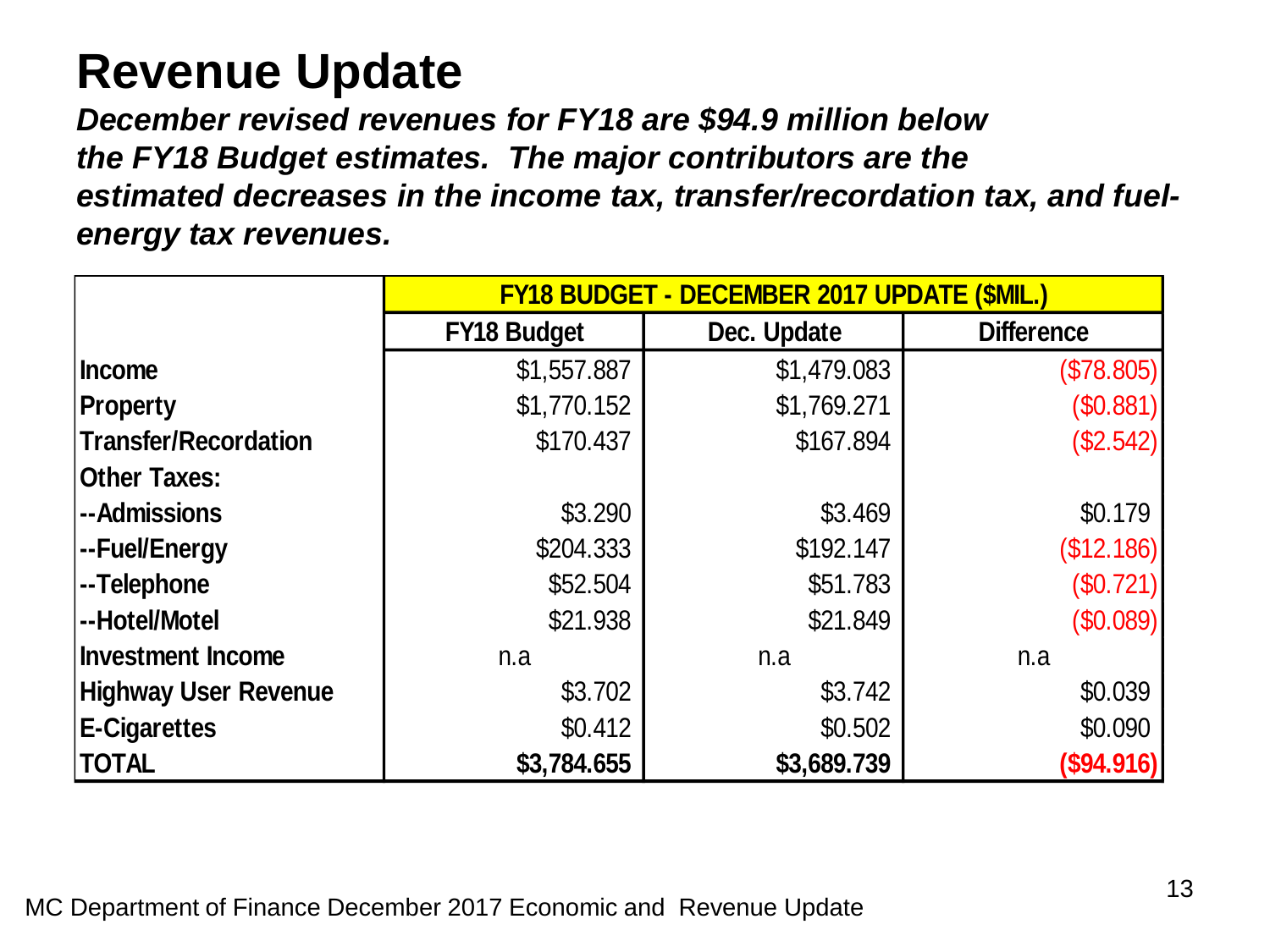## **Revenue Update**

*December revised revenue estimates for FY19 are \$86.0 million below the FY18 Budget estimates. The decrease is attributed to weaker income, property, transfer-recordation, and fuel-energy tax revenues.*

|                             | FY18 BUDGET - DECEMBER 2017 UPDATE (\$MIL.) |             |                   |  |  |
|-----------------------------|---------------------------------------------|-------------|-------------------|--|--|
|                             | <b>FY19 Estimate</b>                        | Dec. Update | <b>Difference</b> |  |  |
| <b>Income</b>               | \$1,623.341                                 | \$1,569.027 | $(\$54.314)$      |  |  |
| <b>Property</b>             | \$1,824.952                                 | \$1,811.454 | (\$13.498)        |  |  |
| Transfer/Recordation        | \$174.636                                   | \$170.927   | (\$3.709)         |  |  |
| <b>Other Taxes:</b>         |                                             |             |                   |  |  |
| -Admissions                 | \$3.396                                     | \$3.580     | \$0.184           |  |  |
| -Fuel/Energy                | \$206.057                                   | \$192.029   | (\$14.028)        |  |  |
| -Telephone <sup> </sup>     | \$54.051                                    | \$53.469    | (\$0.582)         |  |  |
| -Hotel/Motel                | \$22.511                                    | \$22.266    | (\$0.245)         |  |  |
| <b>Investment Income</b>    | n.a                                         | n.a         | n.a               |  |  |
| <b>Highway User Revenue</b> | \$3.719                                     | \$3.799     | \$0.080           |  |  |
| <b>E-Cigarettes</b>         | \$0.430                                     | \$0.521     | \$0.091           |  |  |
| <b>TOTAL</b>                | \$3,913.092                                 | \$3,827.071 | (\$86.021)        |  |  |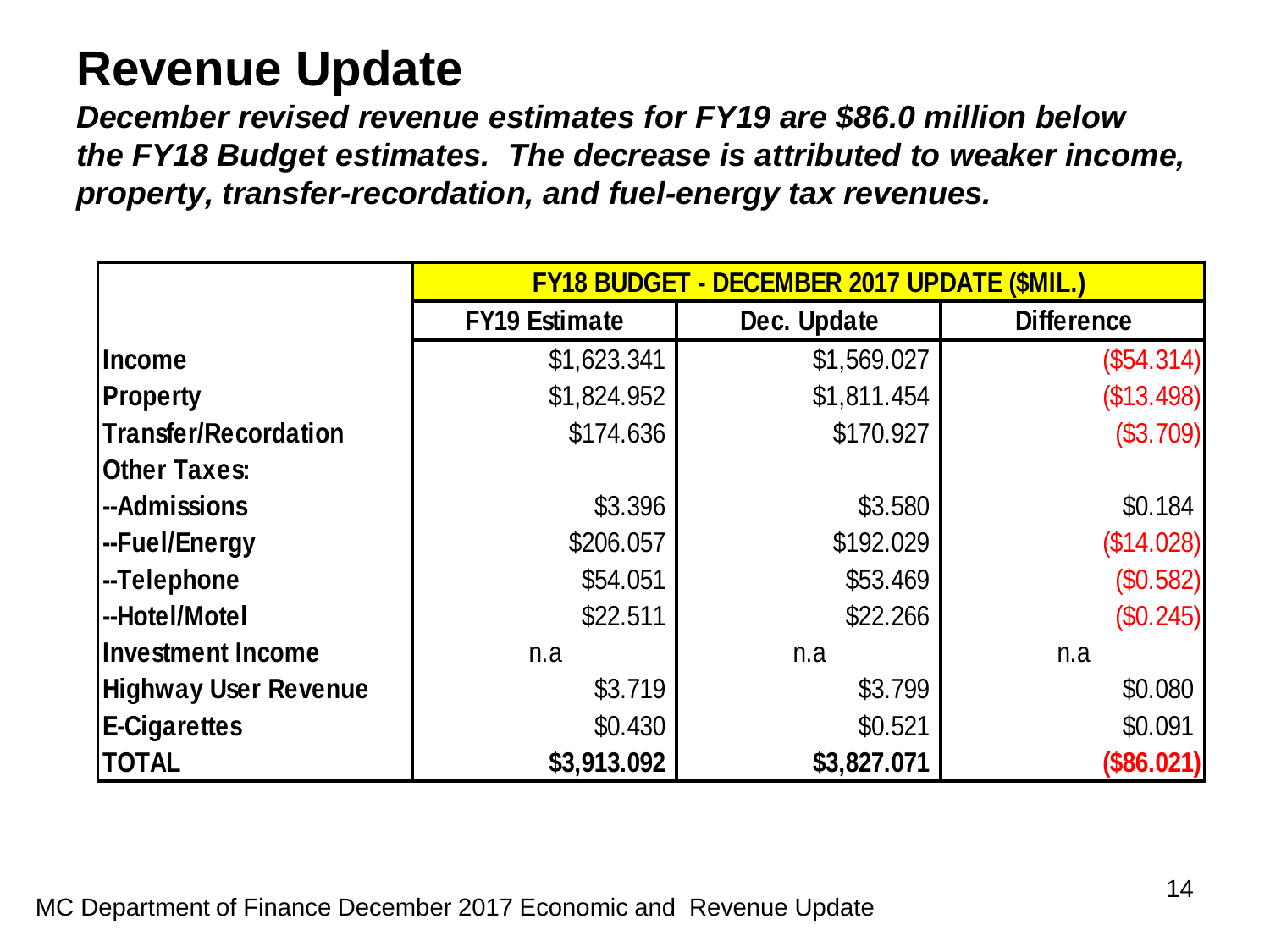### *Income Tax Volatility*

*Year-over-year percent changes in the income tax are volatile and highly sensitive to economic events such as recessions, changes in local, state, and federal tax rates, and capital gains.*

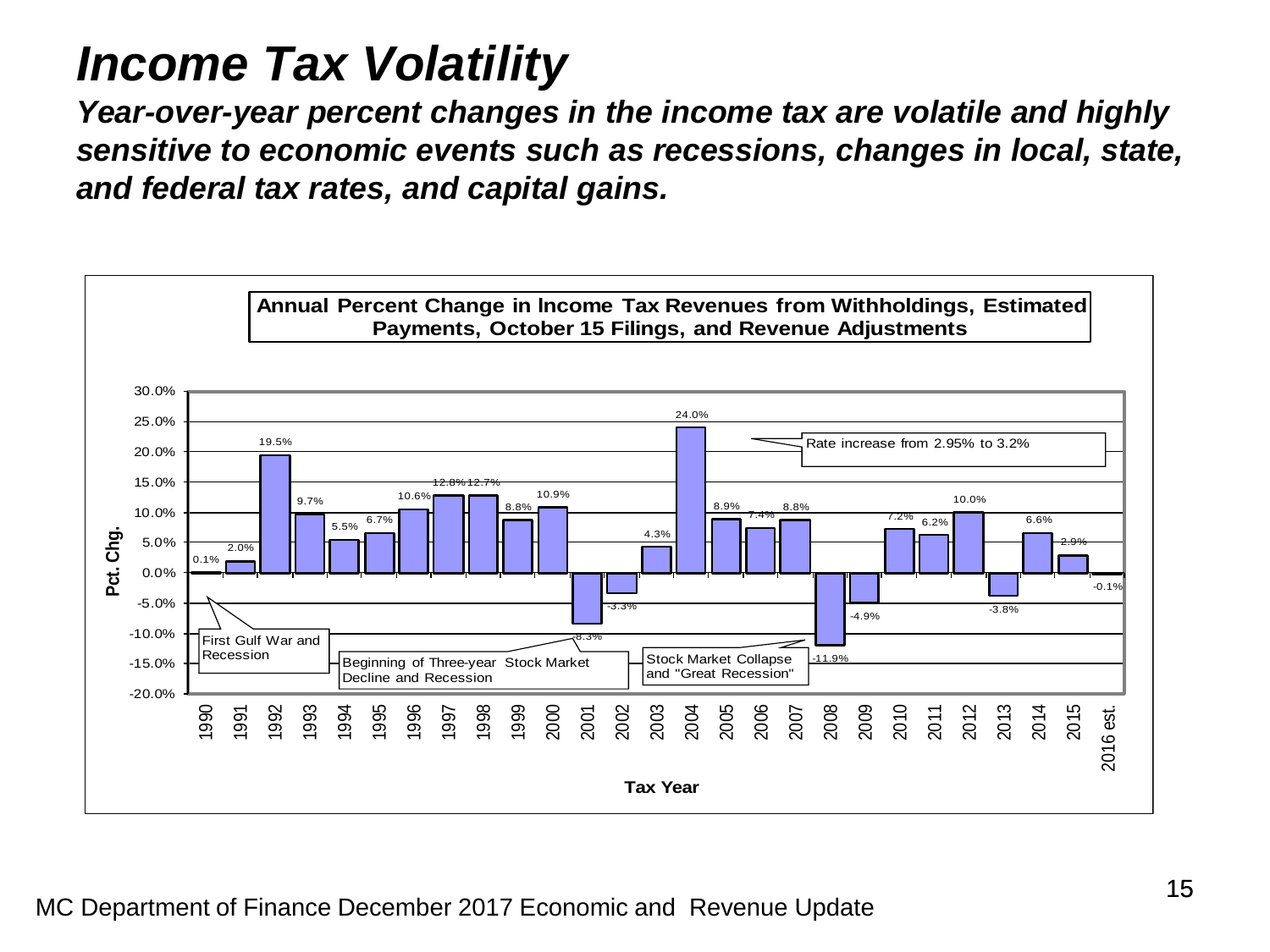# *Income Tax – "It is all about the November distribution".*

- **The largest share (five year average of 81.2%) of the County's income tax revenues for any tax year comes in quarterly distributions of withholdings and estimated payments.**
- **The November distribution reflects actual results from the prior tax year (e.g., final tax year 2016 in November 2017) and provides a near final review of last year's tax liability – this provides a base for future projections.**
- **The State Comptroller's Office also adjusts its distribution formula for the current fiscal year based on the prior tax year results (e.g., 2016 tax year final results affect quarterly distributions for this fiscal year starting in November).**
- **Income tax revenues represented 46.1 percent of total General Fund tax revenues in FY17 and 44.1 percent of the County's total General Fund revenues.**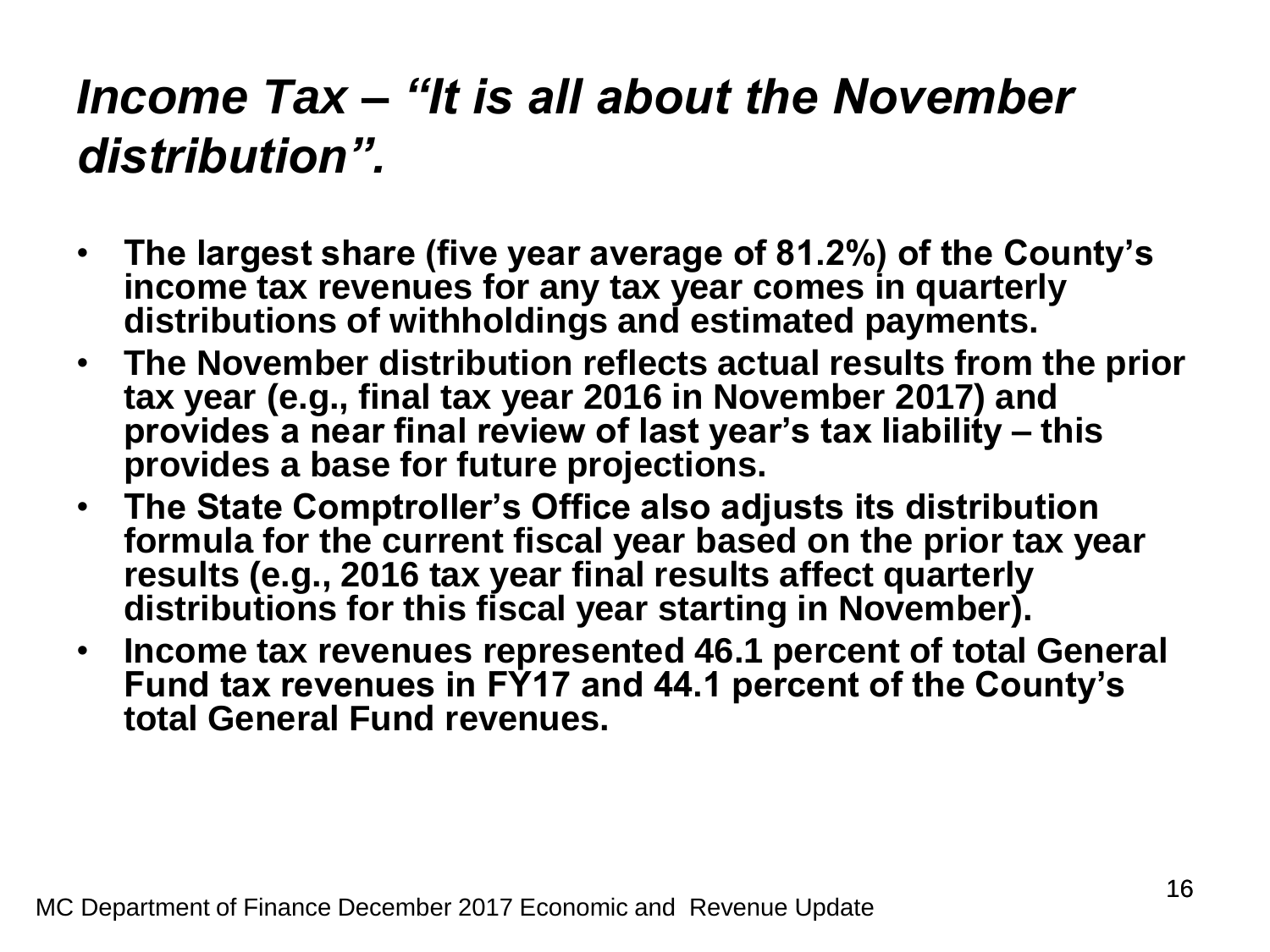## *Income Tax – November distributions*

| (millions)                                                                                                                                                                                                                                                                                                                                                                                                                                                                                                                                                                                                                                                                                 | <b>Actual</b><br><b>FY15</b> | Actual<br><b>FY16</b> | <b>Actual</b><br><b>FY17</b> | <b>Estimated</b><br><b>FY18</b> | <b>Actual</b><br><b>FY18</b> | <b>Difference</b><br><b>Actual/Estimate</b><br><b>FY18</b> |  |
|--------------------------------------------------------------------------------------------------------------------------------------------------------------------------------------------------------------------------------------------------------------------------------------------------------------------------------------------------------------------------------------------------------------------------------------------------------------------------------------------------------------------------------------------------------------------------------------------------------------------------------------------------------------------------------------------|------------------------------|-----------------------|------------------------------|---------------------------------|------------------------------|------------------------------------------------------------|--|
| October 15 <sup>th</sup> Filings and Adjustments                                                                                                                                                                                                                                                                                                                                                                                                                                                                                                                                                                                                                                           | \$79.13                      | \$76.80               | \$135.35                     | \$156.73                        | \$95.53                      | (\$61.20)                                                  |  |
| <b>Withholding and Estimated payments</b><br>for 3 <sup>rd</sup> Quarter                                                                                                                                                                                                                                                                                                                                                                                                                                                                                                                                                                                                                   | \$261.64                     | \$271.10              | \$288.73                     | \$303.74                        | \$283.20                     | (\$20.54)                                                  |  |
| <b>Total November Distribution</b>                                                                                                                                                                                                                                                                                                                                                                                                                                                                                                                                                                                                                                                         | \$340.77                     | \$347.90              | \$424.08                     | \$460.47                        | \$378.73                     | (\$81.74)                                                  |  |
| •Decrease in receipts from October 15th Filings and Adjustments is based on an<br>adjustment to reflect final income tax receipts due the County for tax year 2016 as<br>compared to tax year 2015. The State has indicated that the County's income tax<br>receipts from withholdings and estimated payments for the third quarter of tax year 2017<br>are 1.9% lower than for tax year 2016 and below the estimate for the FY18 Budget.<br>•Decrease of 1.9% in distributed withholdings and estimated payments compared to last<br>year is due to a 0.03% decrease in income tax collections from withholdings and<br>estimated payments statewide from November 2016 to November 2017. |                              |                       |                              |                                 |                              |                                                            |  |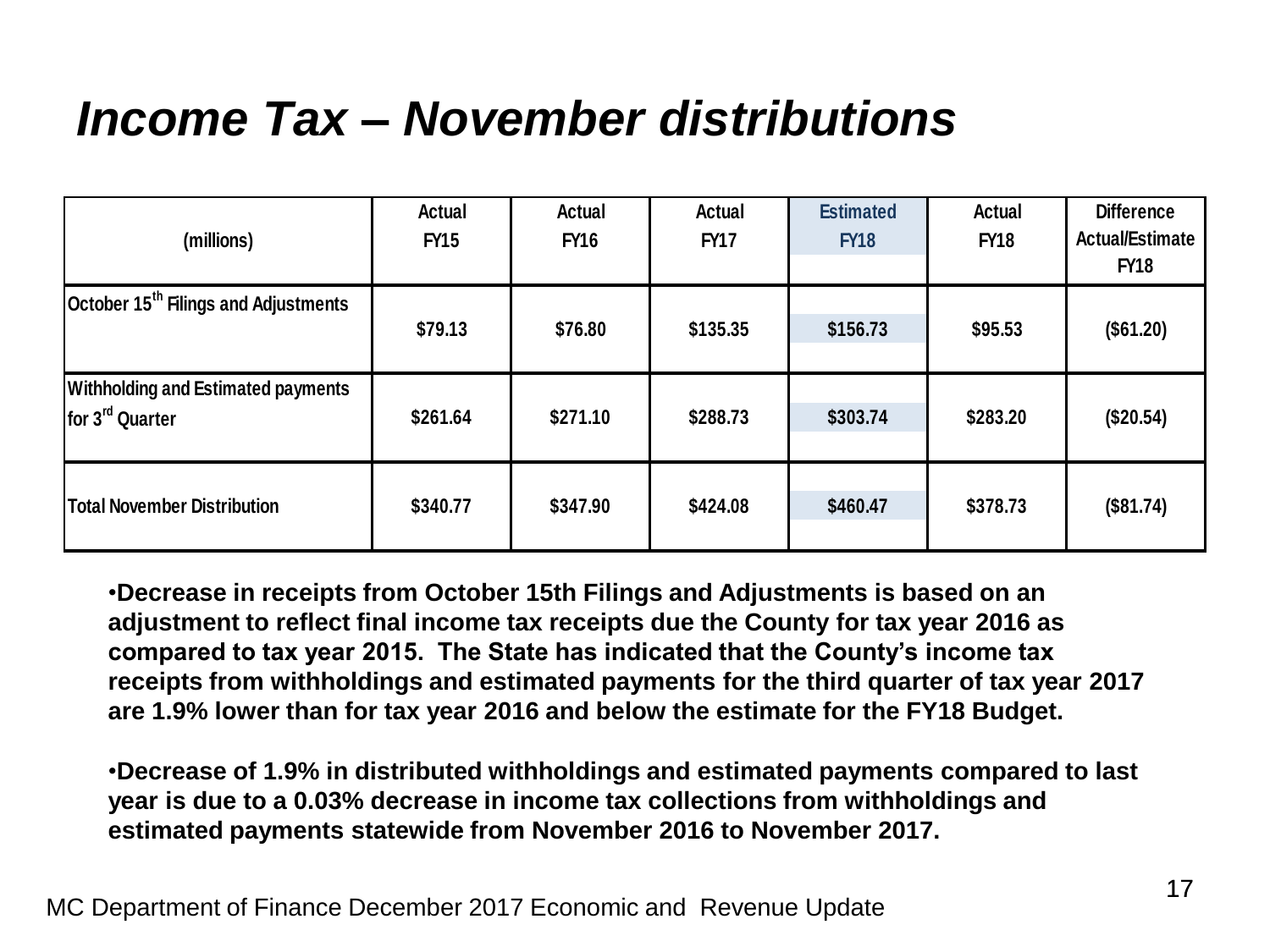#### *Income Tax – Economic Factors*

- **Resident employment is expected to increase 2.0 percent in CY17 and increase 1.0 percent in CY18.**
- **Personal income is estimated to increase 4.2 percent in CY17 and 4.8 percent in CY18. Those increases are below the March assumptions of 4.6 percent in CY17 and 5.2 percent in CY18.**
- **Wage and salary income is expected to increase 4.1 percent in CY17 and increase 4.7 percent in CY18. Both increases are below the March 2017 economic assumptions.**
- **The revisions are based on the Bureau of Revenue Estimates' (Comptroller of Maryland) September forecasts.**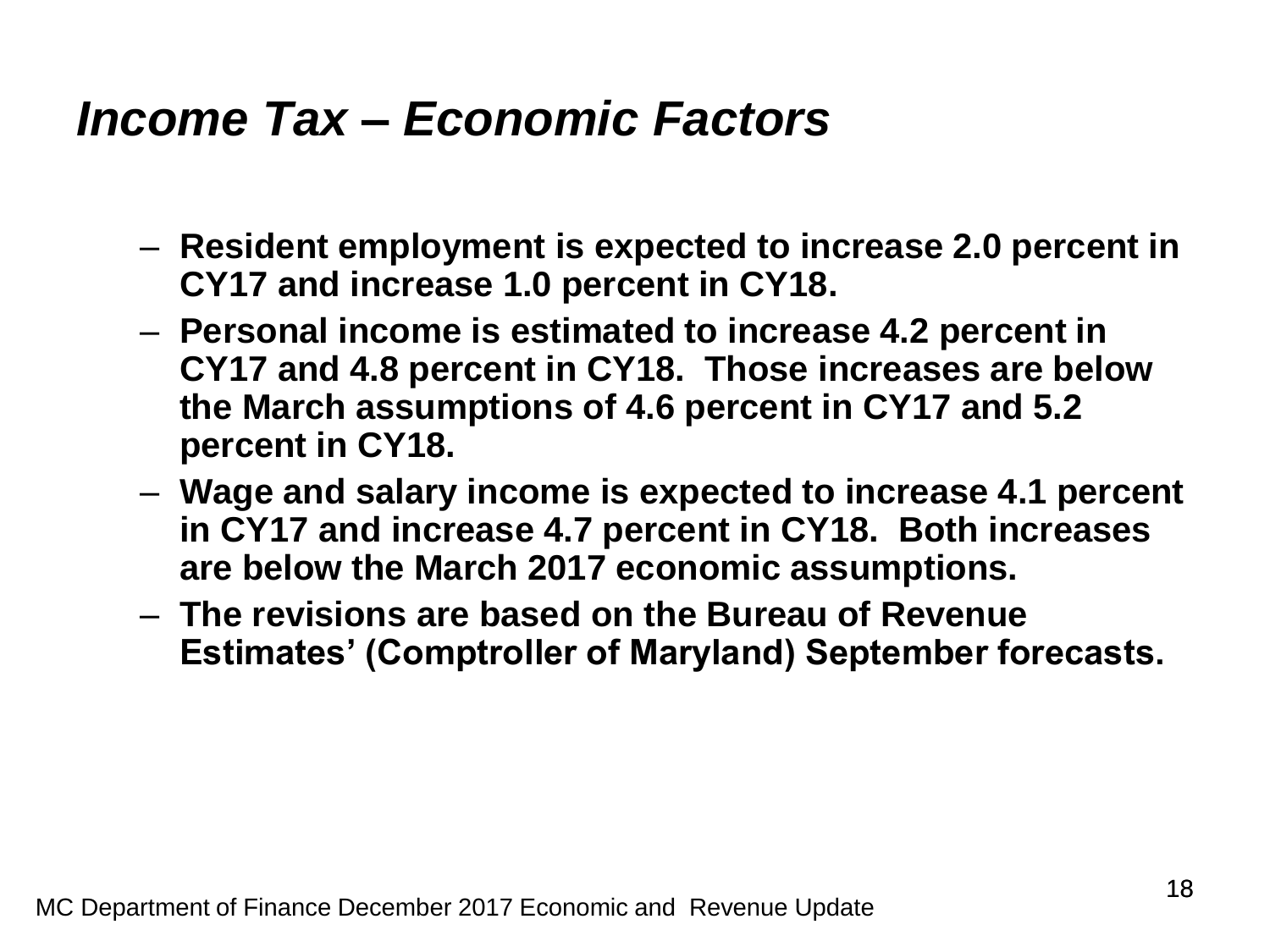## *Income Tax*

*The amount of revenues from the November distribution has been correlated to the stock market (S&P 500 Index) with the exceptions of 2013 (fiscal cliff) and 2016.* 

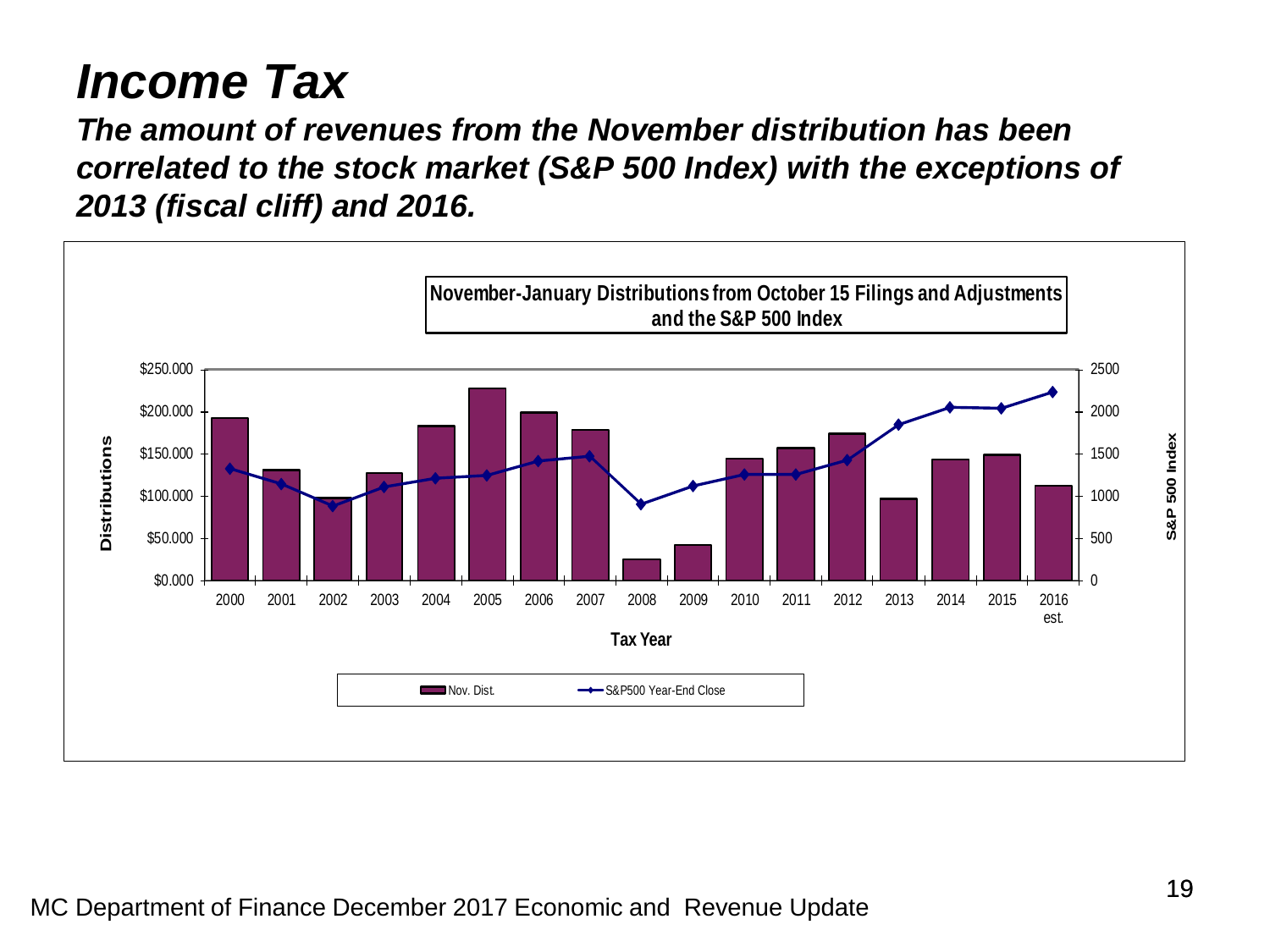## *Property Tax*

- **The inflation rate is expected to be 1.20 percent in calendar year 2017 and well below the 2.20 percent assumed in the FY18 Approved Budget. Since the previous inflation rate of 2.20 percent was used to derive the property tax revenues at the Charter Limit for FY19, the lower rate of 1.20 percent will reduce the estimated tax revenues for FY19 at the Charter Limit.**
- **The reassessment rates for real property for Group Three for fiscal year 2018 will be released by the Maryland State Department of Assessments and Taxation (SDAT) at the end of December. Preliminary indications are that this group will experience an increase in the real property tax base.**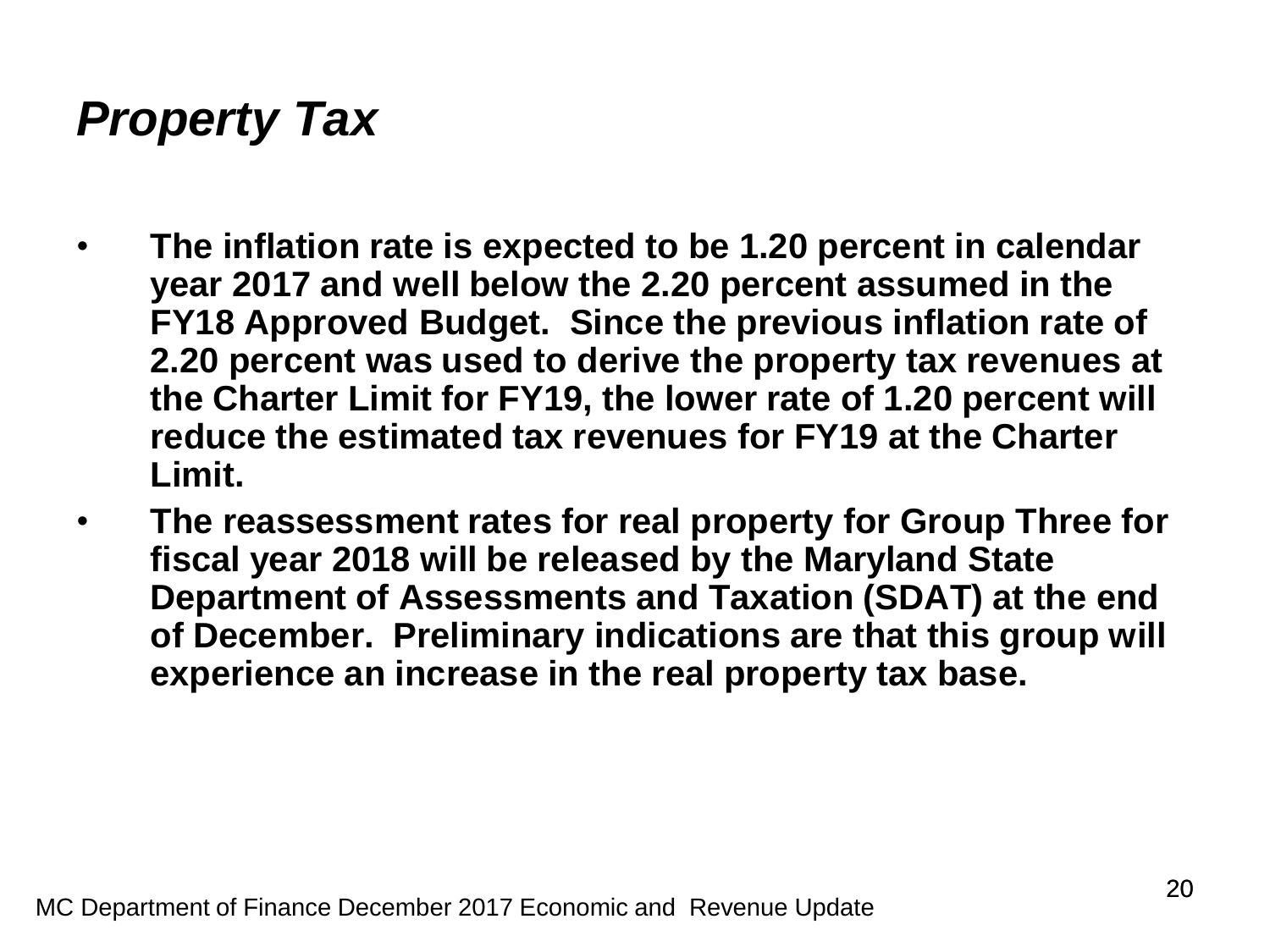#### *Transfer and Recordation Taxes*

- **Home sales are expected to increase 0.1 percent in CY17 and median prices are estimated to increase 2.2 percent. Based on transfer tax collections to date, the residential real estate market is estimated to experience a modest growth in FY18 albeit below FY18 budget estimates and collections from the non-residential real estate market are estimated to decline in FY18.**
- **Because of the estimated increases of home sales in CY17 and CY18, Finance estimates that the number of residential transfers increases 1.1 percent in FY18.**
- **Total transfer tax revenues on residential transactions are expected to increase 3.8 percent in FY18.**
- **Reflecting the General Fund rate cut in the recordation tax effective September 1, 2016, total recordation tax revenues are expected to be \$55.3 million in FY18.**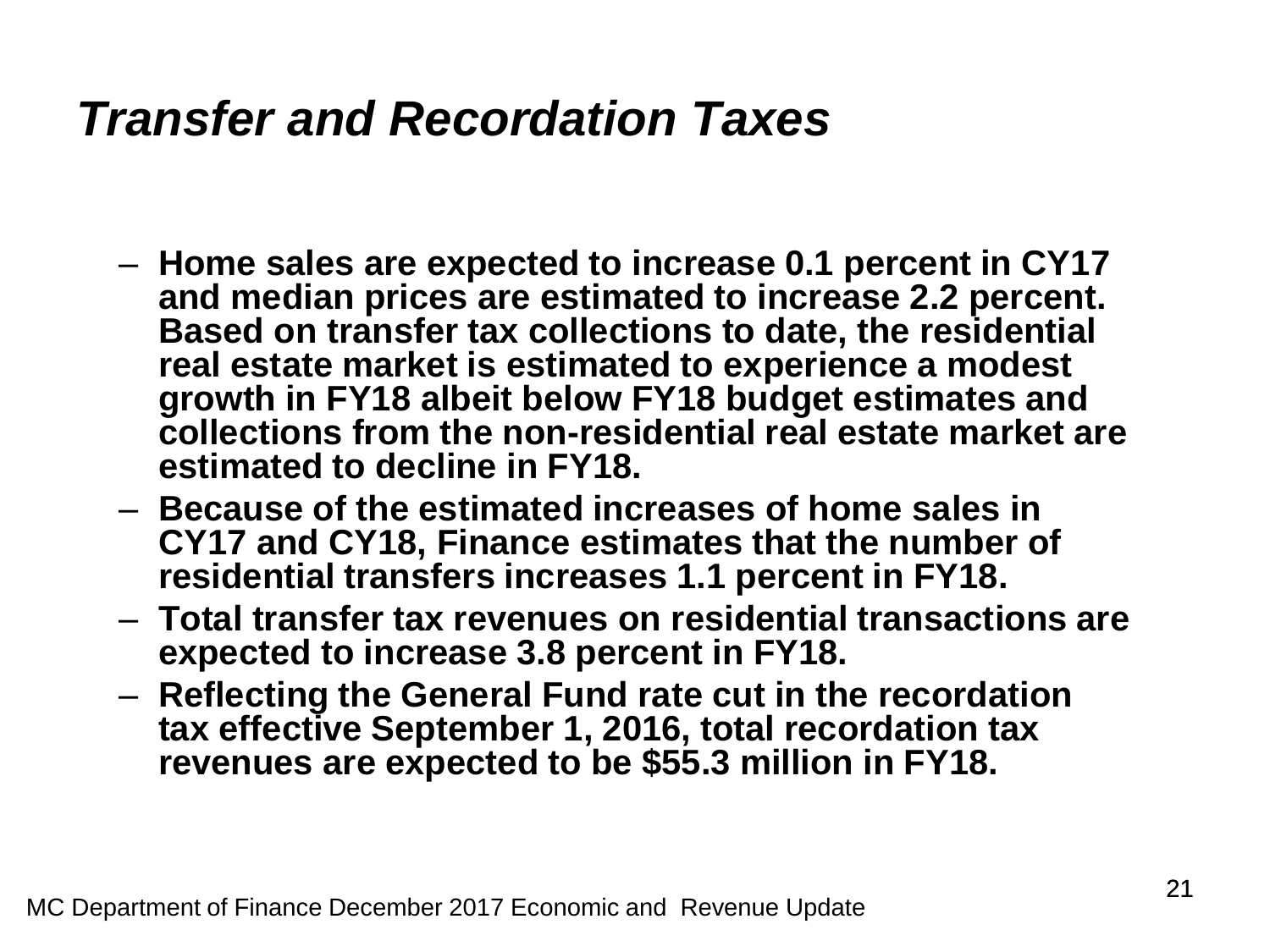## *Transfer and Recordation Taxes*

*Since reaching an all time high of \$241.7 million in FY06, transfer and recordation taxes declined to \$127.3 million in FY12. With the cut in the tax rate in the General Fund portion of the recordation tax from \$4.40 per \$1,000 to \$4.16 per \$1,000, the transfer and recordation taxes for the General Fund are estimated to reach \$204.5 million by FY24 – \$37.2 million below the FY06 peak.*

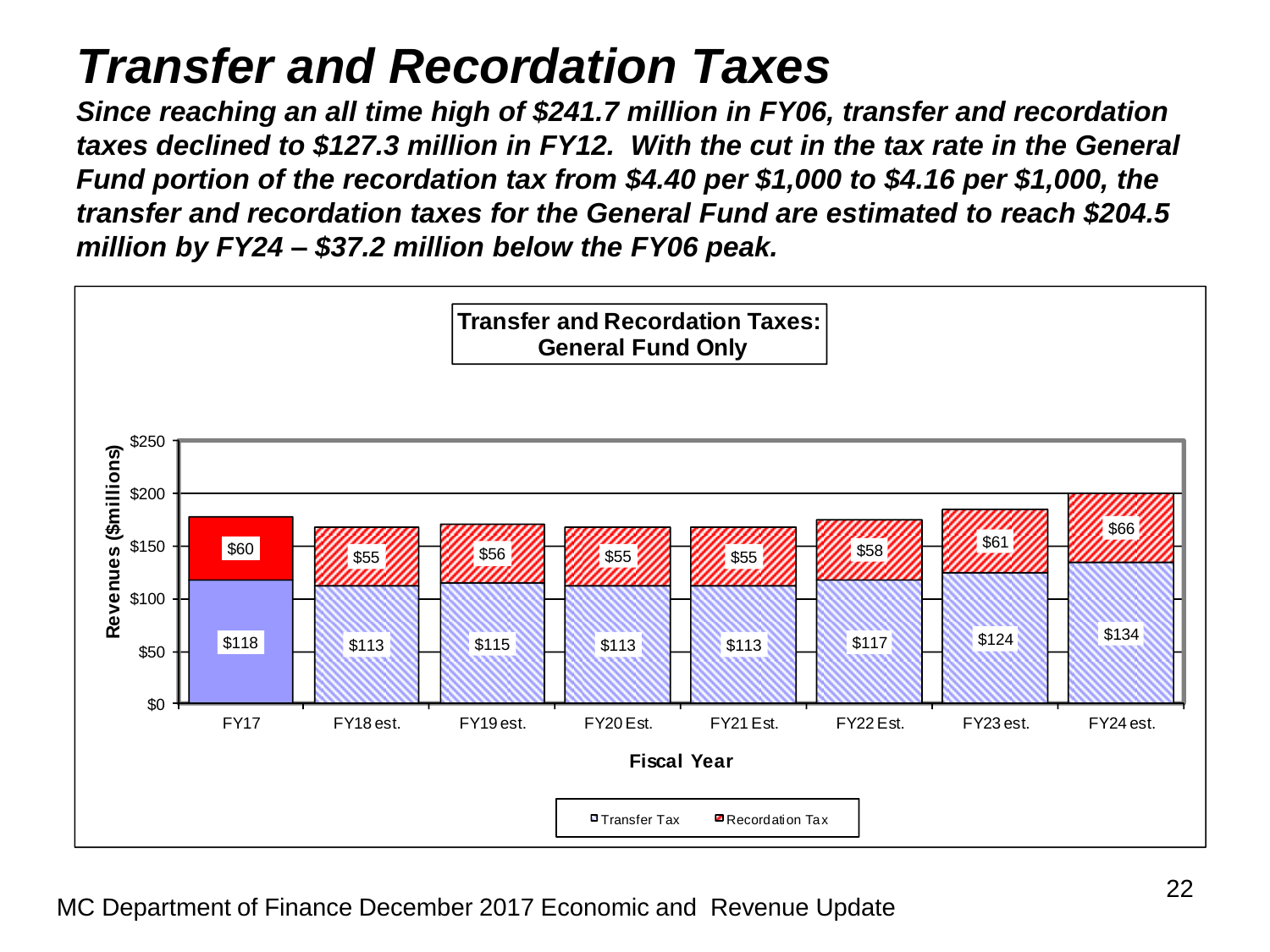# *Other Tax Revenues*

*Other tax revenues are estimated to increase 0.4 percent in FY18 over budget estimates due to estimated increased in telephone, hotel-motel tax, admissions, and e-cigarette tax revenues. Over the current two-year period (FY18-FY19), total other tax revenues are estimated to be \$27 million below FY18 budget estimates largely attributed to the reduction in energy tax revenues.*